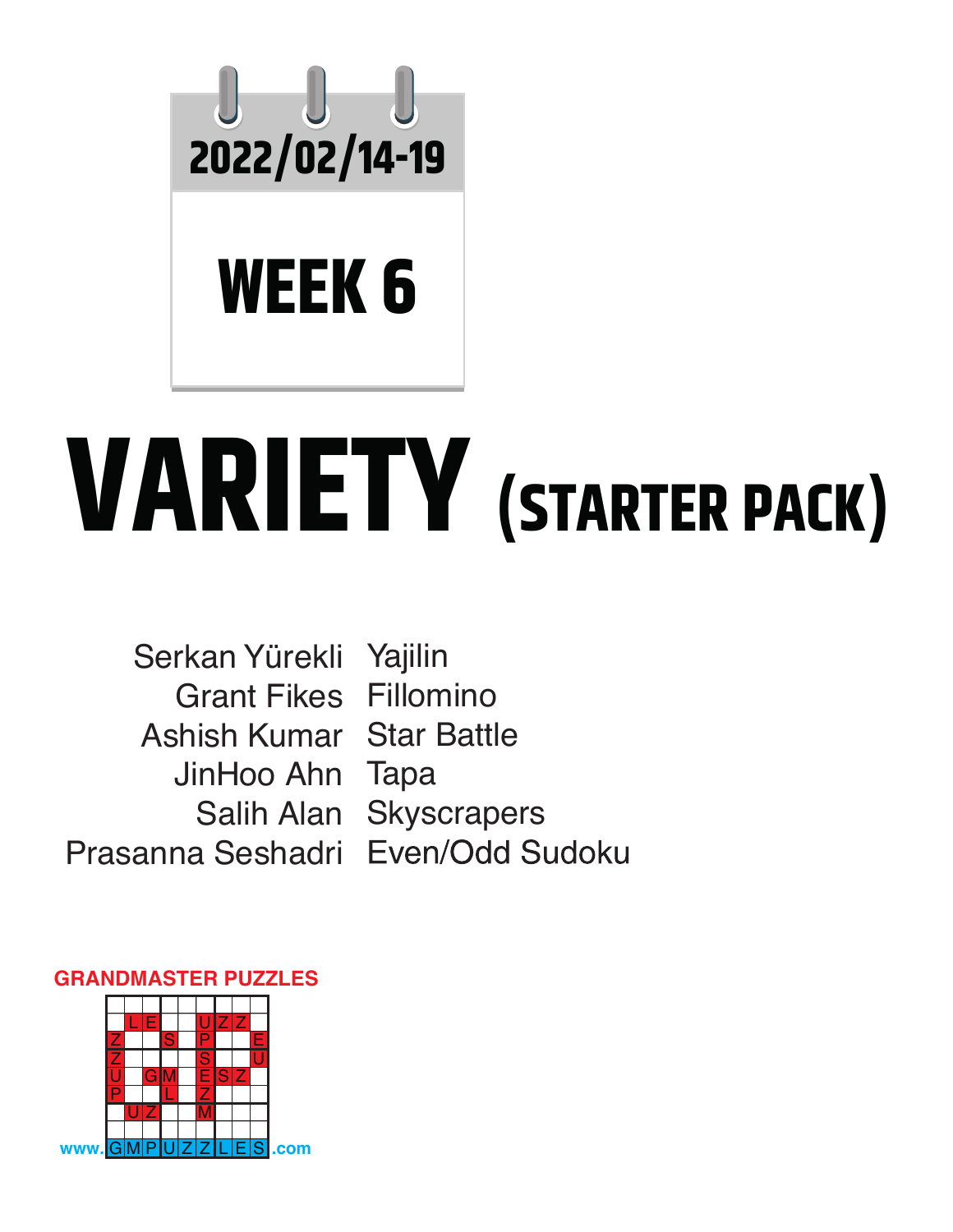Yajilin by Serkan Yürekli



*Valentines*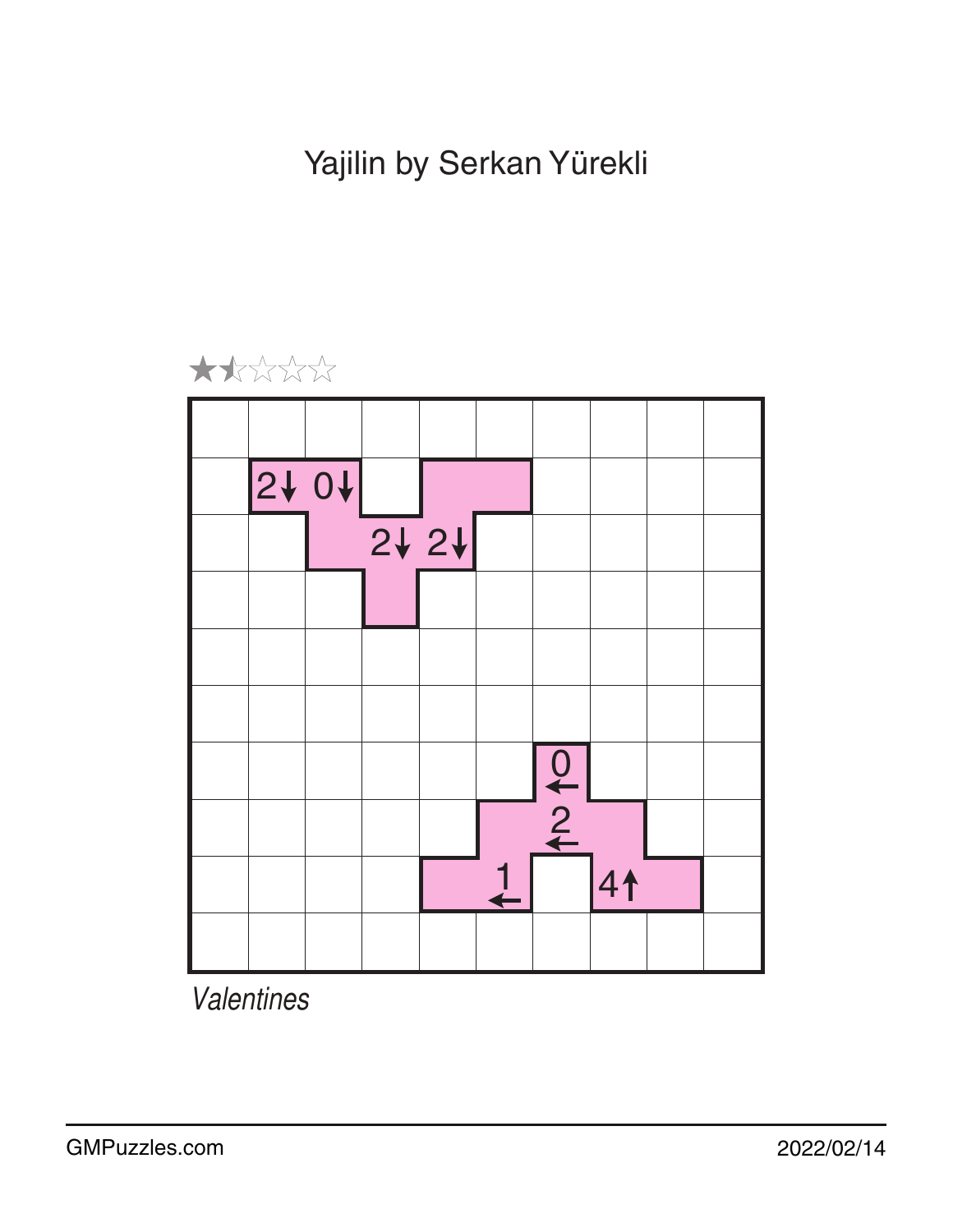

*2×2×8*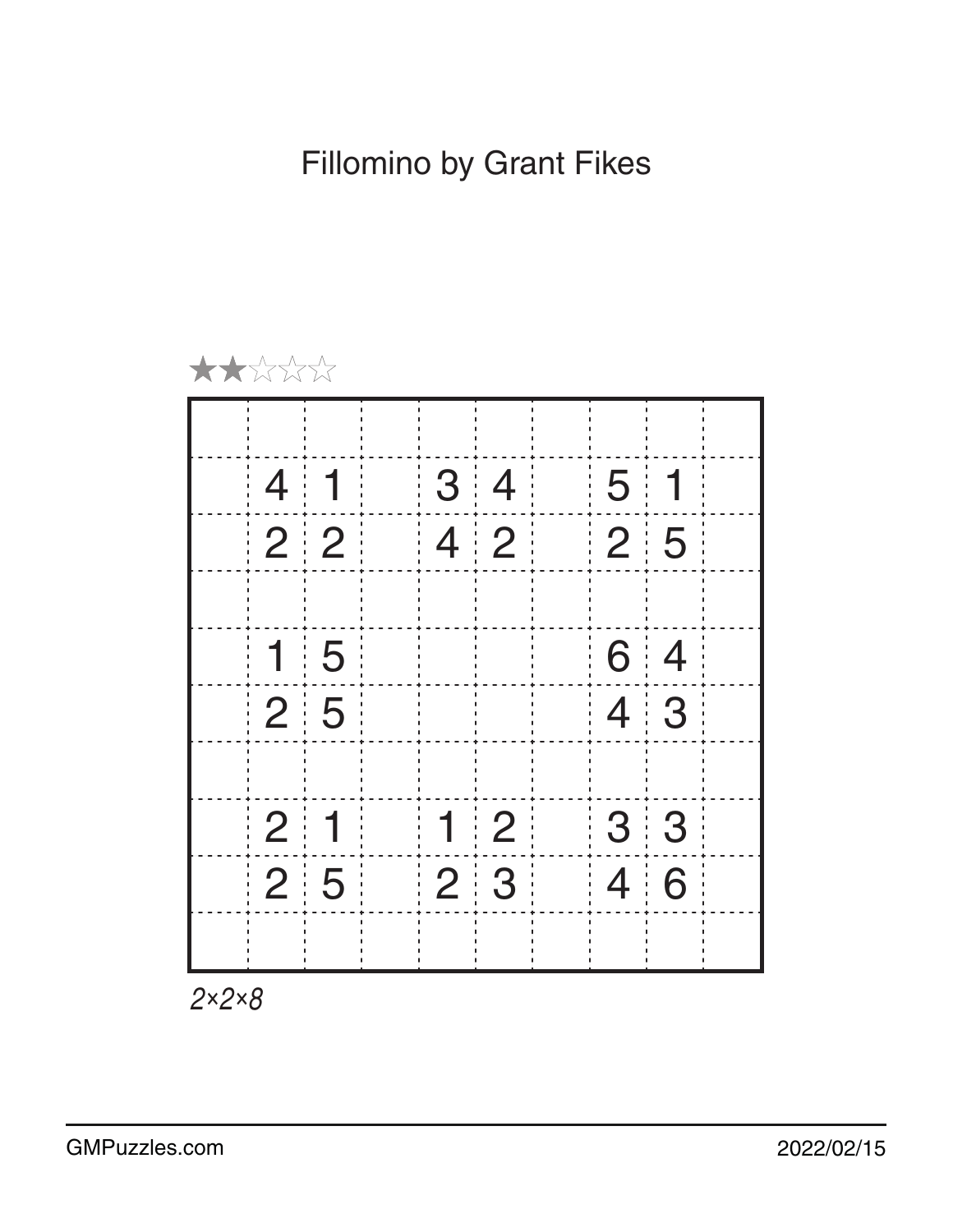## Star Battle by Ashish Kumar



*Four Circles*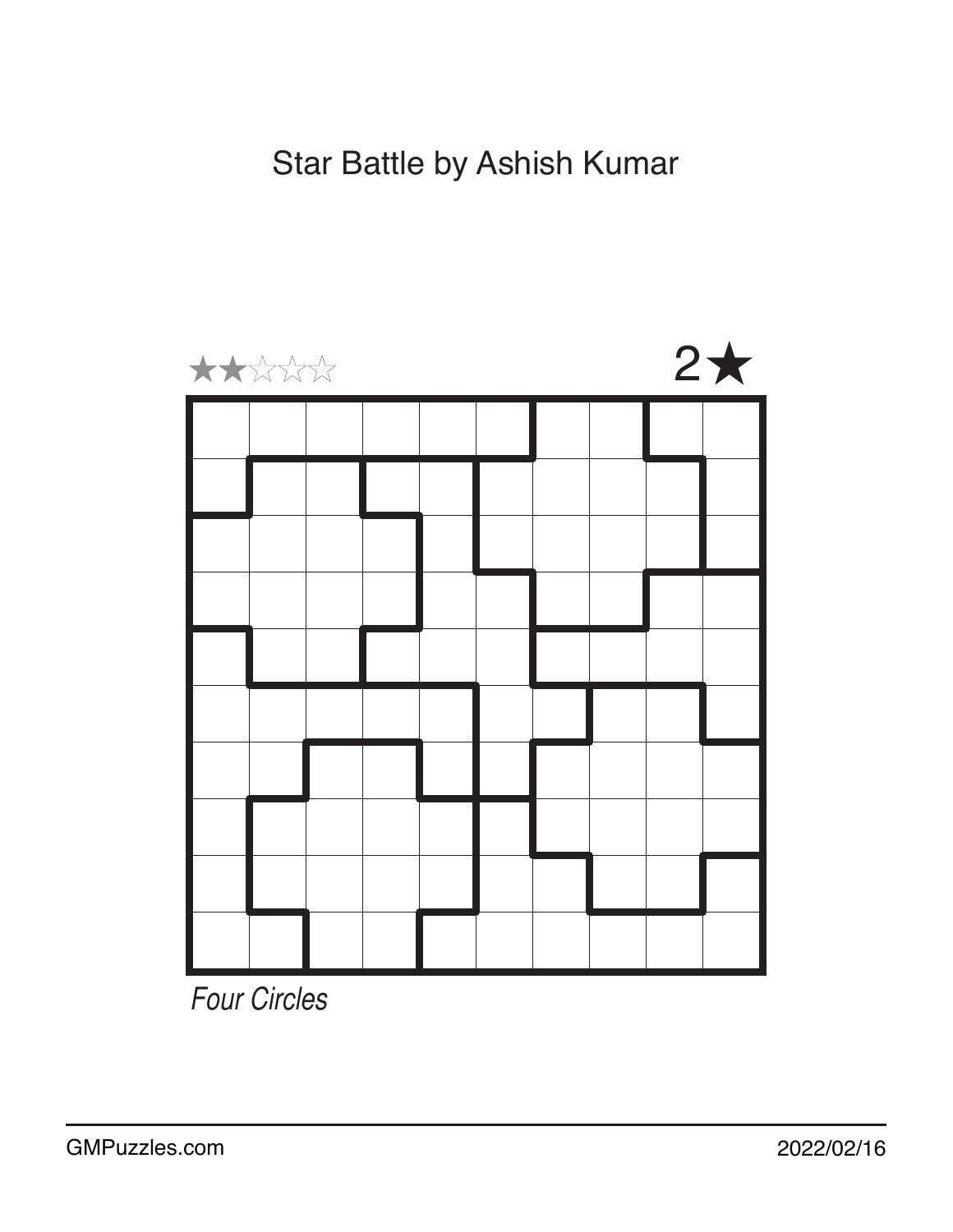Tapa by JinHoo Ahn



| 1<br>5                      | 1<br>5                                       |  | $\mathbf{1}$<br>$\overline{2}$ | $\mathbf{1}$<br>$\frac{2}{ }$ |  |
|-----------------------------|----------------------------------------------|--|--------------------------------|-------------------------------|--|
|                             |                                              |  |                                |                               |  |
|                             |                                              |  |                                |                               |  |
|                             | $\overline{1}_{\underline{5}^{\frac{1}{2}}}$ |  | $\sqrt{3}$<br>$\frac{3}{2}$    |                               |  |
| $\mathbf 1$<br>5            |                                              |  |                                | $\sqrt{3}$<br>$\frac{3}{2}$   |  |
|                             |                                              |  |                                |                               |  |
|                             |                                              |  |                                |                               |  |
| $\sqrt{3}$<br>$\frac{3}{2}$ | $\sqrt{3}$<br>$\frac{3}{2}$                  |  | $\sqrt{2}$<br>$\frac{2}{2}$    | $\sqrt{2}$<br>$\frac{2}{2}$   |  |
|                             |                                              |  |                                |                               |  |

*Repeated Clues*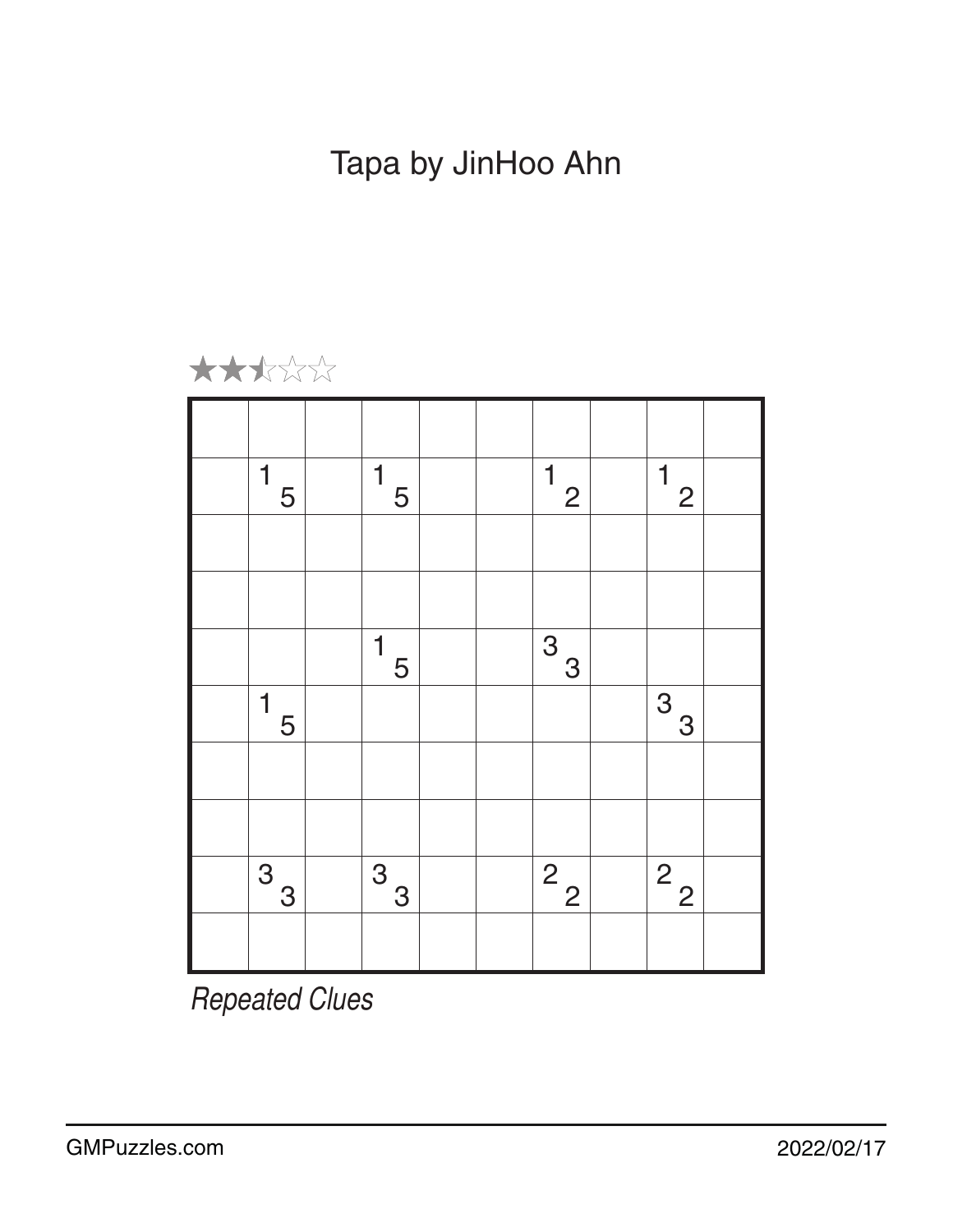